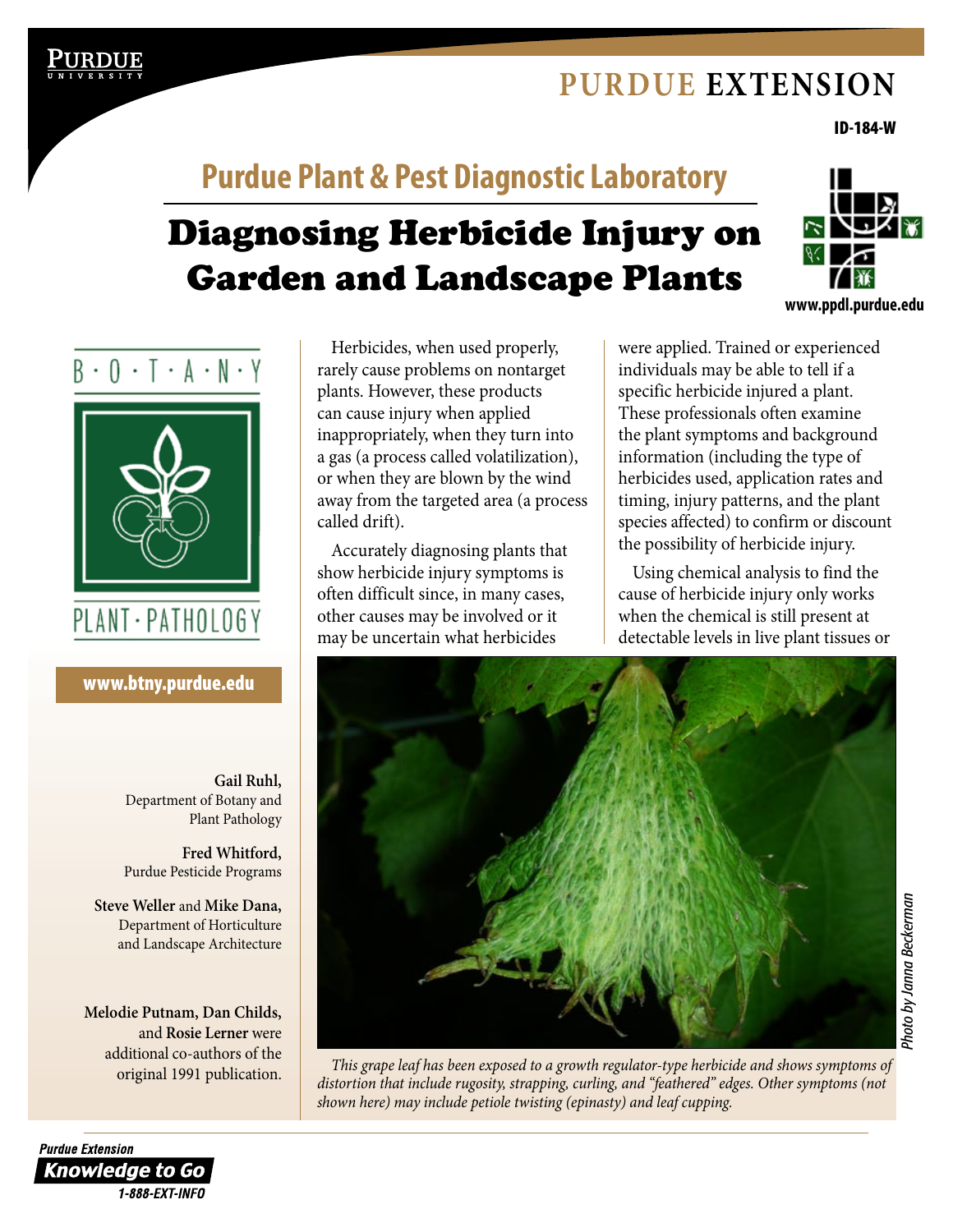#### **Diagnosing Herbicide Injury on Garden and Landscape Plants - ID-184-W**

adjacent soil. Furthermore, such tests are expensive and not available for all herbicides, so it's best to test for specific herbicides in high value crops or in landscape situations where the value of the testing doesn't exceed the value of the plants or crops.

# Herbicide Groups

Herbicides can be grouped by the kinds of plants they target, when they are applied, and how they work. Knowing how herbicides work and the symptoms they cause helps to determine whether they might be the source of injury.

#### *Post-emergence Broadleaf Herbicides*

Post-emergence broadleaf herbicides selectively kill actively growing broadleaf plants. This includes growth regulator herbicides that have active ingredients such as 2,4-D; 2,4-DP; MCPA; MCPP; dicamba; and others. Herbicides in this group are labeled for use in a number of different locations including homes, farms, and industry.

These herbicides are quite prone to drift and volatilization. Injury symptoms include:

- **•** Twisted leaves
- **•** Downward cupping on leaves
- Narrow, strap-like leaves on the youngest growth
- Aboveground roots on the stems of certain annual flowers

Root uptake of phenoxy materials, especially dicamba, can cause a more serious type of herbicide damage to ornamental plants. Many broadleaf herbicides contain combinations of phenoxy chemicals in the amine salt form. While this form makes the materials less volatile to handle, it also makes them more soluble and more mobile in the soil, so the herbicide can spread to nontarget plants through the soil rather than through the air.

The labels on these herbicides carry warnings against using them near desirable plants. They also warn against spraying the roots of trees and shrubs. That includes warnings to remember the drip lines of ornamentals when spraying turf.

Injury symptoms caused by root uptake of phenoxy materials are similar to those listed above. One notable exception is that dicamba-damaged leaves tend to cup upward instead of downward.

#### *Grass Herbicides*

As the name suggests, these herbicides control undesirable grasses. Products in this group include chemicals that are applied to the soil before weeds emerge (pre-emergence) and chemicals that can be applied after weeds emerge (post-emergence). Pre-emergence herbicides for lawn and garden weed control include products with active ingredients such as venfluralin (Balan®), DCPA (Dacthal®), and trifluralin (Preen®).

Pre-emergence grass herbicides are unlikely to cause drift problems. Some post-emergence herbicides used to control weedy grasses — such as those containing the active ingredients fenoxaprop (Acclaim®), sethoxydim (Poast<sup>®</sup>), and fluazifop-P (Fusilade<sup>®</sup>) — may drift and could cause yellowing/bleaching and dieback in the actively growing regions of ornamental grasses.

### *Nonselective Broad Spectrum and Soil-Applied Herbicides*

Herbicides in this group include post-emergence foliarapplied herbicides containing active ingredients such as paraquat (Gramoxone®), glufosinate (Finale®), and glyphosate (Roundup®). Herbicides in this group also include total vegetation killers (sometimes referred to as soil "sterilants") that contain the active ingredients diuron (Karmex®, Diuron®) and bromacil (Hyvar®).

Nontarget plants exposed to these nonselective broad spectrum and soil-applied herbicides may have yellowing foliage, experience dieback, and could eventually die. Soil sterilant-type herbicides are commonly used to control vegetation along highways, railroads, fences, power lines, and similar places. Never use soil sterilants in a landscape setting.

# Factors that Affect Spread to Nontarget Plants

Several factors may affect the ability of herbicides to move from the site targeted for application to a nontarget site, including:

- **•** Formulation
- **•** Application method
- **C** Temperature
- $\bullet$  Wind
- Soil factors

#### *Formulation*

The formulation, or form, of a herbicide's active ingredient determines how it should be applied and its likelihood of causing plant injury. For example, a growth regulator (like 2,4-D) formulated as a low-volatile ester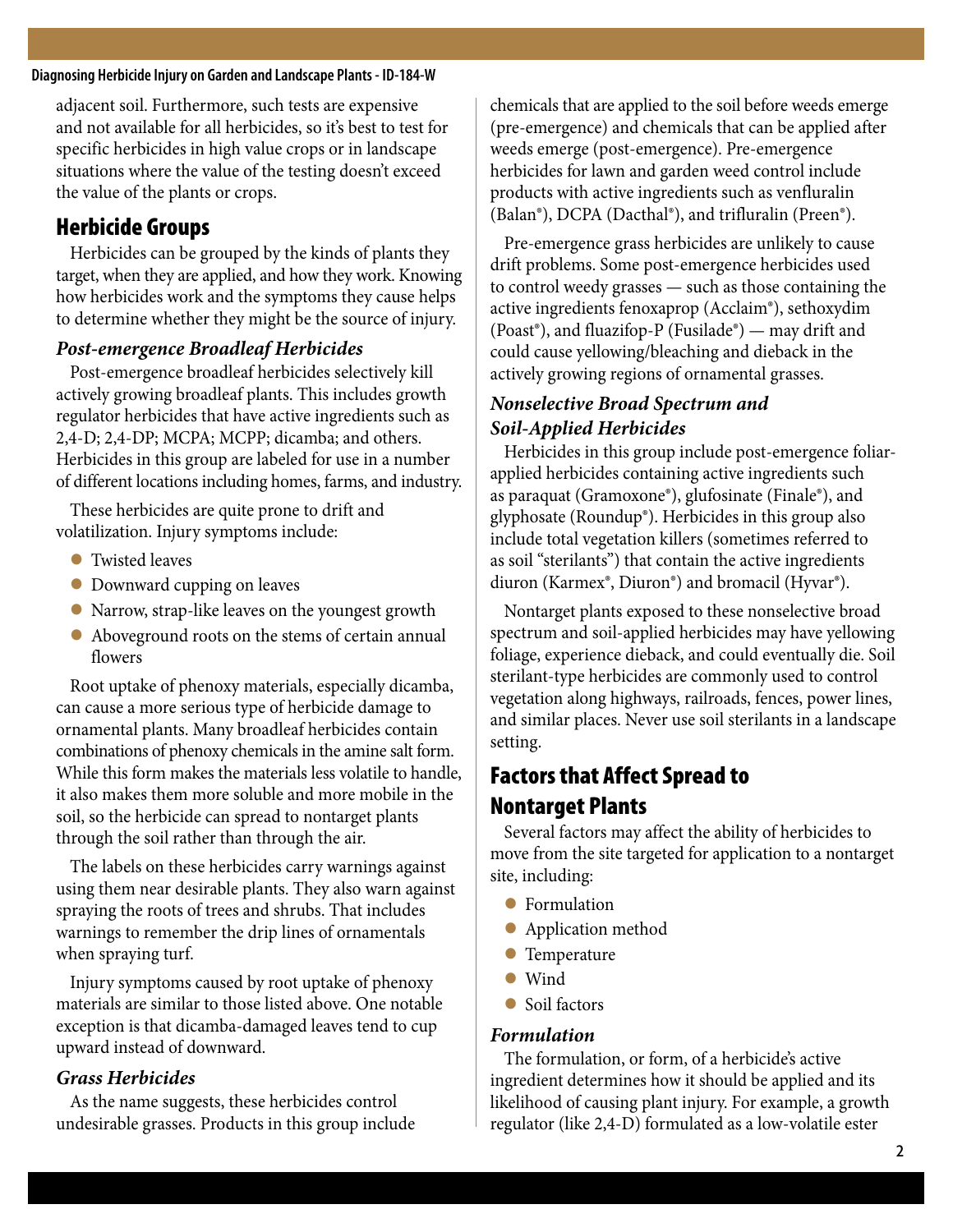#### **Diagnosing Herbicide Injury on Garden and Landscape Plants - ID-184-W**

can vaporize after application and be carried by the wind. However, 2,4-D formulated as an amine is far less likely to vaporize in this manner. And, in general, granular formulations rarely move or volatilize far from the application site.

#### *Application Method*

Fine spray droplets have a greater potential to drift from the application site. So, application methods that produce larger droplets are less apt to drift. Use lower pressures or sprayers with large orifice nozzles that will increase the average droplet size and reduce potential herbicide drift problems.

#### *Temperature*

High temperatures (above 85°F) during or immediately after application may cause some herbicides to vaporize and, like highly volatile formulations, move to areas outside the site of application. Volatilized herbicides in a vaporized state may still be capable of causing damage.

Prevent volatilization by following label restrictions that deal with temperature.

#### *Wind*

Even on seemingly calm days, small wind gusts can move herbicide spray droplets away from the intended site and injure nontarget plants. Larger droplets and spraying closer to target plants can reduce drift. In other cases, winds blowing away from landscape plants will help prevent damage to those plants.

#### *Soil Factors*

The amount of soil-applied herbicide a plant's roots can uptake depends on the herbicide, location of the roots in the soil, soil type, and soil moisture. Some herbicides are relatively mobile and will move readily in sandy or porous soils, especially after a rain or irrigation. Other herbicides may not persist long in the soil.

Herbicide labels specify if the product has a potential to move in the soil and injure adjacent plants due to root uptake. Labels provide specific instructions that must be followed.

# Herbicide Injury Look-alikes

A variety of factors may cause symptoms that resemble herbicide injuries, including:

- **In Mite, insect, or disease damage**
- Adverse weather
- **Soil compaction**
- **IDrought**
- Root stress
- Improper soil pH
- **In Misapplied fertilizers**
- l Genetic mutations
- **Road salt**

Generally, one tries to rule out these other factors, leaving herbicides as the only other likely suspect.

#### *Diagnosis*

To accurately diagnose herbicide injury, one must know the symptoms produced by particular herbicides on specific plants. Herbicides often show different symptoms depending on the plant injured. Although some resource materials exist (for example, Purdue Extension publication CD-HO-1, *Picture the Damage!*) such information is not readily available for most ornamental plants. In addition, the herbicide's mode of action, its fate in soils, and the dose applied are important in determining if and what herbicide injured the plants.

For example, some herbicides — such as those containing glyphosate (Roundup®, Kleenup®) — become inactive when they become tightly bound to soil particles. This minimizes the possibility of root uptake by nontarget plants. By contrast, tree roots that extend beneath a treated area (such as a lawn) may easily absorb dicamba.

Knowing what other pesticides were applied also is important. We are learning more about unsuspected interactions between herbicides and insecticides, and these interactions should be considered during the diagnostic process.

There are several commercial laboratories that can test for herbicide residues in both plant tissues and soils. However, the herbicide or herbicide group in question must be specified and the cost for analysis is relatively high, ranging from \$65 to \$100 or more per sample. If the herbicide is not known, it is more difficult and expensive to determine the chemical.

The Purdue Plant and Pest Diagnostic Laboratory (P&PDL) does not test tissues or soils for the presence of herbicides. However, you may contact the P&PDL for a list of commercial laboratories that provide this service by calling (765) 494-7071. If you have questions about filing a complaint regarding herbicide injury to your property, contact the Office of the Indiana State Chemist (OISC) at (800) 893-6637.